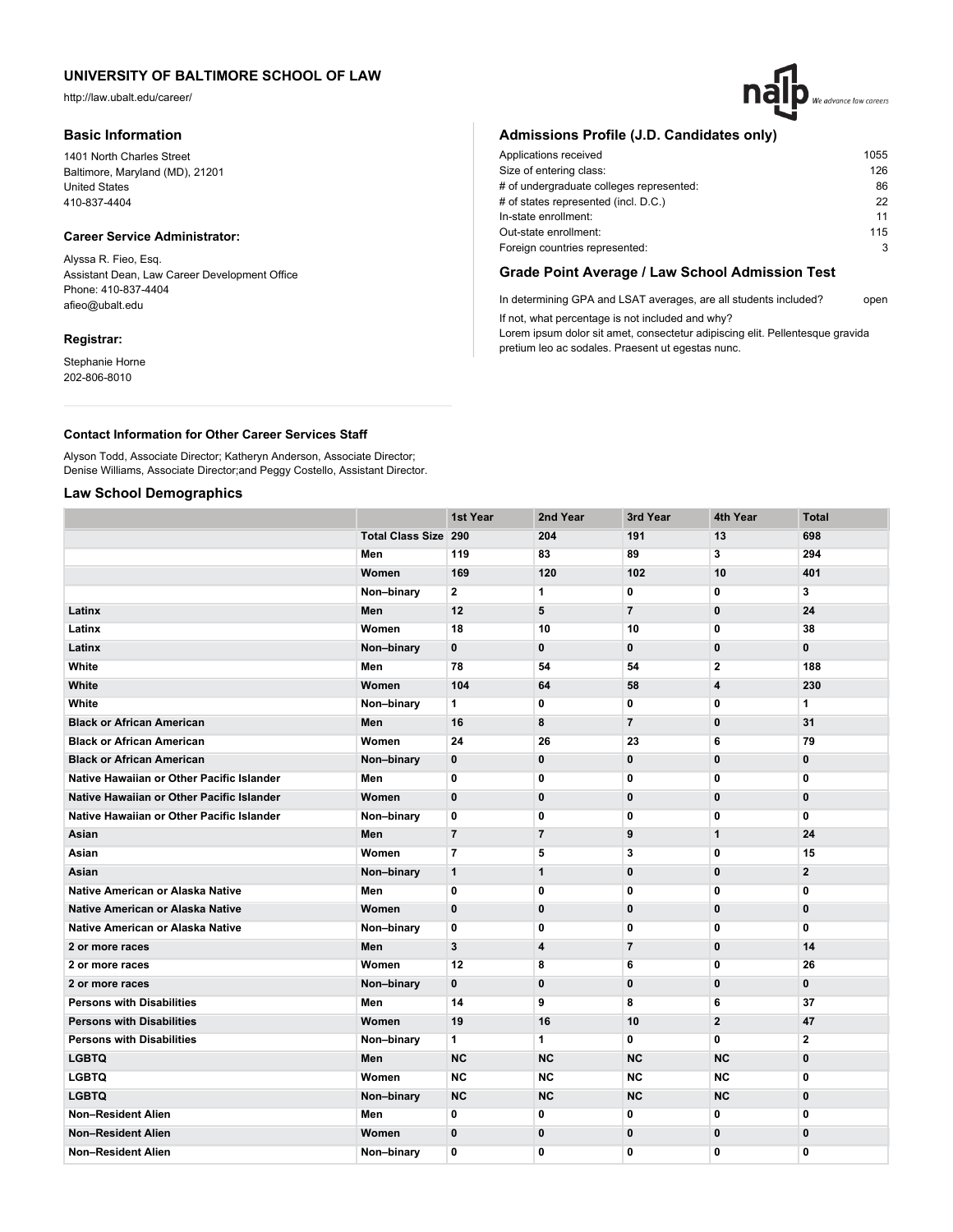| Veteran | Men        |   |  | $\sim$ 1 |
|---------|------------|---|--|----------|
| Veteran | Women      |   |  |          |
| Veteran | Non-binary | o |  |          |

## **Comments**

Nineteen (19) students currently enrolled are categorized as "race and ethnicity unknown." Three (3) students with disabilities also preferred not to disclose gender information.

--------------------------For more details, visit www.nalplawschools.org NALP Copyright 2015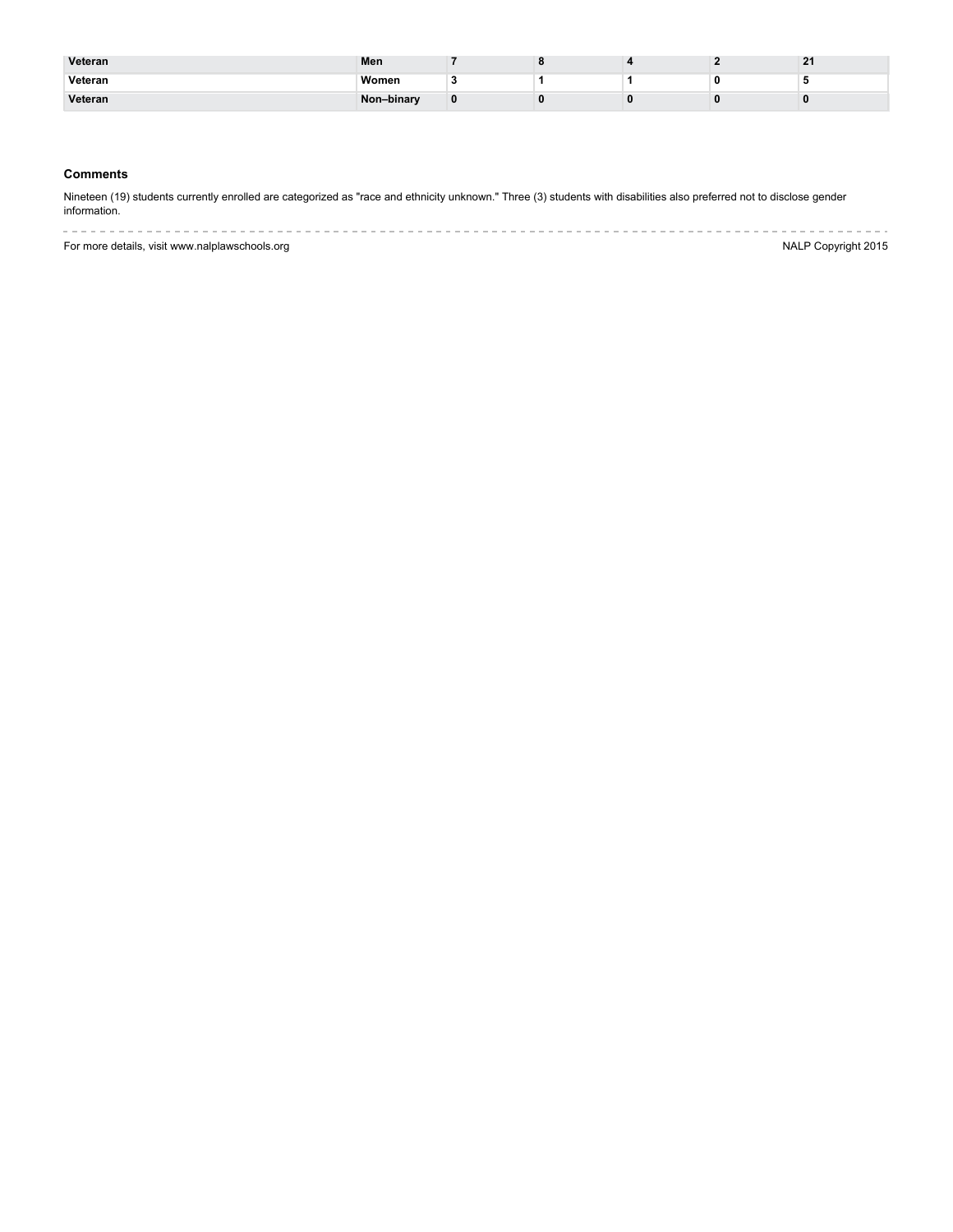http://law.ubalt.edu/career/

### **Degree Programs**

| Number of Students Enrolled:                      |      |
|---------------------------------------------------|------|
| Full-Time:                                        | 1641 |
| Evening:                                          | 1642 |
| Part-Time:                                        | 1643 |
| Other:                                            | 1644 |
| Fields of Study:                                  |      |
| LL.M. Degrees Offered:                            | 1645 |
| Is LL.M. grading system equivalent to JD system?  | 1646 |
| Joint degree programs offered?                    | 1647 |
| Number of LL.M. degrees awarded in previous year: | 1648 |

### **JD Programs:**

### **Special Training and Certification Programs:**

Lorem ipsum dolor sit amet, consectetur adipiscing elit. Pellentesque gravida pretium leo ac sodales. Praesent ut egestas nunc. Fusce sed dapibus nunc, nec varius neque. Sed rhoncus orci non placerat mattis. Maecenas lorem nunc, ultrices quis maximus eu, varius nec tortor. Phasellus dignissim libero ipsum, sit amet condimentum mauris eleifend et. Vestibulum congue id velit sit amet tincidunt. Suspendisse ac quam nec diam ultrices ultrices gravida id lacus. Morbi tempus, justo vel consequat venenatis, eros lectus placerat leo, cursus vehicula mi nibh eu lorem. Phasellus ultricies tellus nibh, ac tincidunt mi lacinia non.

Is Moot Court a required activity?

### **Moot Court Program Description:**

Lorem ipsum dolor sit amet, consectetur adipiscing elit. Pellentesque gravida pretium leo ac sodales. Praesent ut egestas nunc. Fusce sed dapibus nunc, nec varius neque. Sed rhoncus orci non placerat mattis. Maecenas lorem nunc, ultrices quis maximus eu, varius nec tortor. Phasellus dignissim libero ipsum, sit amet condimentum mauris eleifend et. Vestibulum congue id velit sit amet tincidunt. Suspendisse ac quam nec diam ultrices ultrices gravida id lacus. Morbi tempus, justo vel consequat venenatis, eros lectus placerat leo, cursus vehicula mi nibh eu lorem. Phasellus ultricies tellus nibh, ac tincidunt mi lacinia non.

## **Explanation of Grading System**

| <b>Letter Grades</b> | <b>Other Grading System?</b> | <b>Numerical Equivalents</b> |
|----------------------|------------------------------|------------------------------|
| $A+$                 | N/A                          | 4.33                         |
| A                    | N/A                          | 4.0                          |
| A-                   | N/A                          | 3.67                         |
| B+                   | N/A                          | 3.33                         |
| в                    | N/A                          | 3.0                          |
| в-                   | N/A                          | 2.67                         |
| $C+$                 | N/A                          | 2.33                         |
| C                    | N/A                          | 2.0                          |
| C-                   | N/A                          | 1.67                         |
| D                    | N/A                          | 1.0                          |
| F                    | N/A                          | 0.0                          |

## **Comments:**

All first year courses are subject to a mandatory grading range. Under the mandatory grading range, each faculty member teaching a section of any first year course shall have an average grade for the section taught by that faculty member , i.e., the arithmetic average of all of the grades assigned to students in the section, that is no lower than 2.67 and is no higher than 3.00. Grades shall be distributed within the required first year courses as follows: between 15-25% shall be grades of A- or higher and between 7-14% shall be grades of C- or below, except that, in each section of Introduction to Lawyering Skills the 7-14% range of grades of C- or lower is recommended but not required. Grades for upper level required and open enrollment courses shall average between 3.00 and 3.50 if the course has 11 or more enrolled. For courses fewer than 11 students, this grading average is recommended. Grades for upper level limited enrollment courses except clinics shall average between 3.00 and 3.67 if the course has 11 or more enrolled. For courses with 10 or fewer students, this average is recommended.

#### **Minimum Grade Required to Attain:**

| Top 10%:                               | 1694 |
|----------------------------------------|------|
| Top 25%:                               | 1695 |
| Top 33%:                               | 1696 |
| Top 50%:                               | 1697 |
| Top 75%:                               | 1698 |
| Median GPA:                            | 1699 |
| Minimum grade required for graduation: | 1700 |

Do you have a pass/fail option? The state of the state of the state of the state of the state of the state of the state of the state of the state of the state of the state of the state of the state of the state of the stat

Lorem ipsum dolor sit amet, consectetur adipiscing elit. Pellentesque gravida pretium leo ac sodales. Praesent ut egestas nunc. Fusce sed dapibus nunc, nec varius neque. Sed rhoncus orci non placerat mattis. Maecenas lorem nunc, ultrices quis maximus eu, varius nec tortor. Phasellus dignissim libero ipsum, sit amet condimentum mauris eleifend et. Vestibulum congue id velit sit amet tincidunt. Suspendisse ac quam nec diam ultrices ultrices gravida id lacus. Morbi tempus, justo vel consequat venenatis, eros lectus placerat leo, cursus vehicula mi nibh eu lorem. Phasellus ultricies tellus nibh, ac tincidunt.

| Are students ranked in their class?    | open                       |
|----------------------------------------|----------------------------|
| If so. how often?                      | Loren ipsum dolor sit amet |
| Will the school verify student grades? | open                       |

School's Verification Policy

Lorem ipsum dolor sit amet, consectetur adipiscing elit. Pellentesque gravida pretium leo ac sodales. Praesent ut egestas nunc. Fusce sed dapibus nunc, nec varius neque. Sed rhoncus orci non placerat mattis. Maecenas lorem nunc, ultrices quis maximus eu, varius nec tortor. Phasellus dignissim libero ipsum, sit amet condimentum mauris eleifend et. Vestibulum congue id velit sit amet tincidunt. Suspendisse ac quam nec diam ultrices ultrices gravida id lacus. Morbi tempus, justo vel consequat venenatis, eros lectus placerat leo, cursus vehicula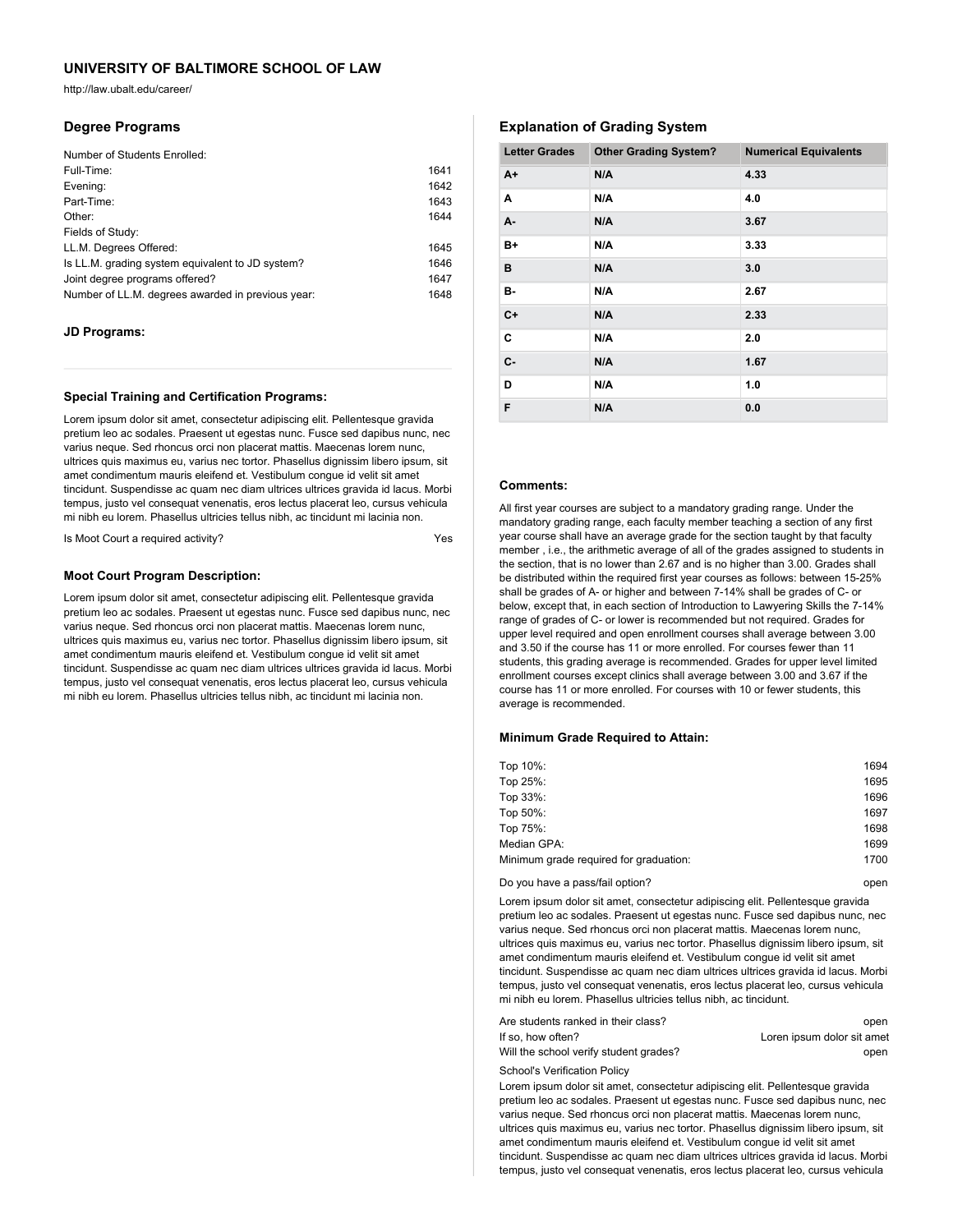mi nibh eu lorem. Phasellus ultricies tellusp>

For more details, visit www.nalplawschools.org **NALP Copyright 2015**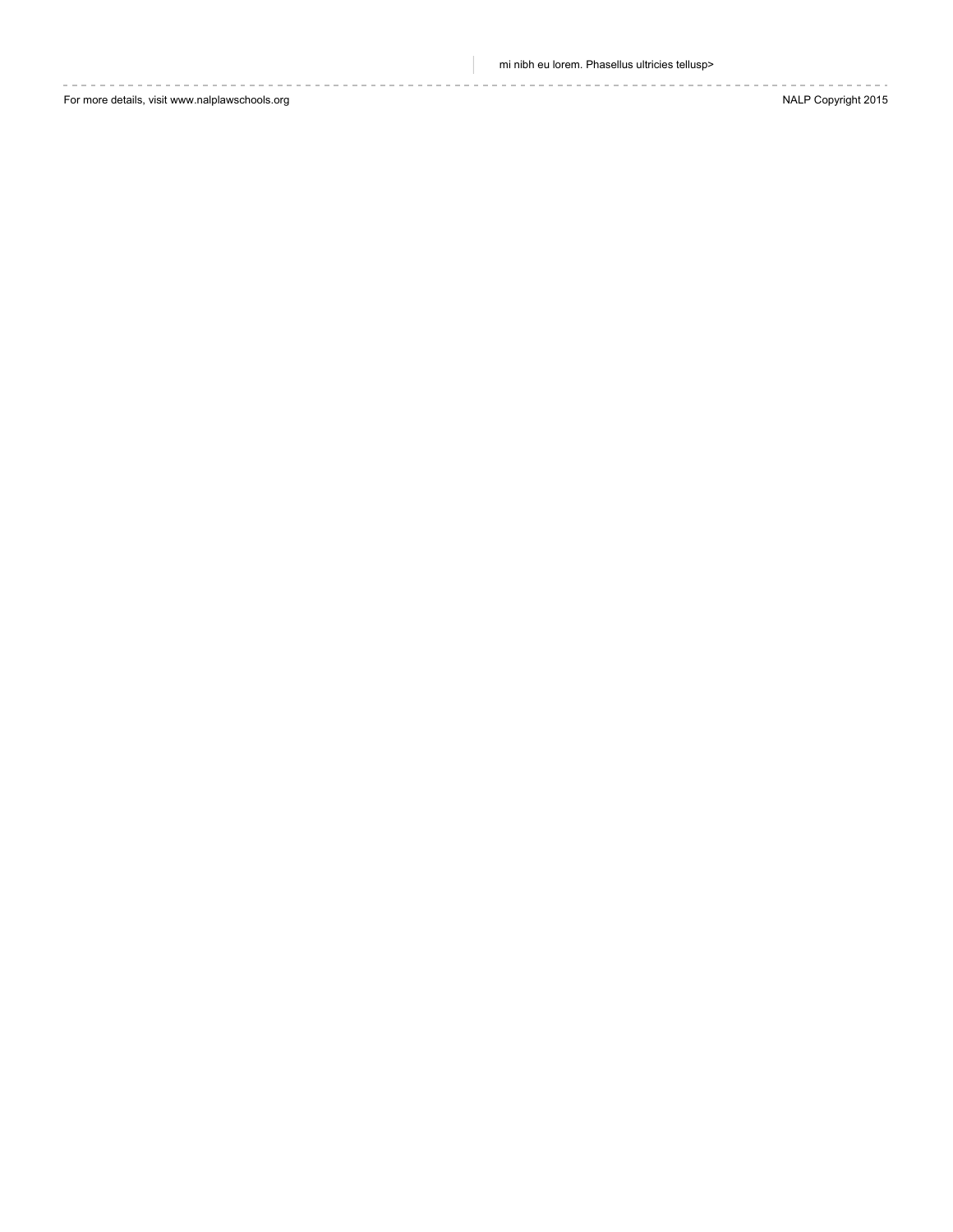http://law.ubalt.edu/career/

## **Pre-Graduation Academic Honors**

## **Graduation Honors**

# **Areas of Practice & Employment**

| Areas of practice include both legal and non-legal positions: % of<br>employed students with jobs in area |          |  |
|-----------------------------------------------------------------------------------------------------------|----------|--|
| <b>Private practice</b>                                                                                   | 19.6     |  |
| <b>Business and industry</b>                                                                              | 10.8     |  |
| Government                                                                                                | 23       |  |
| Judicial clerkship                                                                                        | 426      |  |
| Military                                                                                                  | $\Omega$ |  |
| <b>Public interest organization</b>                                                                       | 3.4      |  |
| <b>Academic</b>                                                                                           | 0.06     |  |
| Job category not identified                                                                               | $\Omega$ |  |

| % of students with known location who are in employment<br>region |          |
|-------------------------------------------------------------------|----------|
| New England (CT, ME, MA, NH, RI, VT)                              | $\Omega$ |
| Middle Atlantic (NJ, NY, PA)                                      | .7       |
| East North Central (IL, IN, MI, OH, WI)                           | $\Omega$ |
| West North Central (IA,KS,MN,MO,NE,ND,SD)                         | 0        |
| South Atlantic (DE, DC, FL, GA, MD, NC, SC, VA, WV)               | 95.9     |
| East South Central (AL, KY, MS, TN)                               | 1.4      |
| West South Central (AR, LA, OK, TX)                               | 1.4      |
| Mountain (AZ,CO,ID,MT.NV.NM,UT,WY)                                | .7       |
| Pacific (AK,CA,HI,OR,WA)                                          | $\Omega$ |
| Non-US                                                            | 0        |

### **Jurisdictions:**

Jurisdictions employing the largest number of graduates include the Baltimore/Washington, DC metropolitan area, greater Maryland, and Virginia.

For more details, visit www.nalplawschools.org NALP Copyright 2015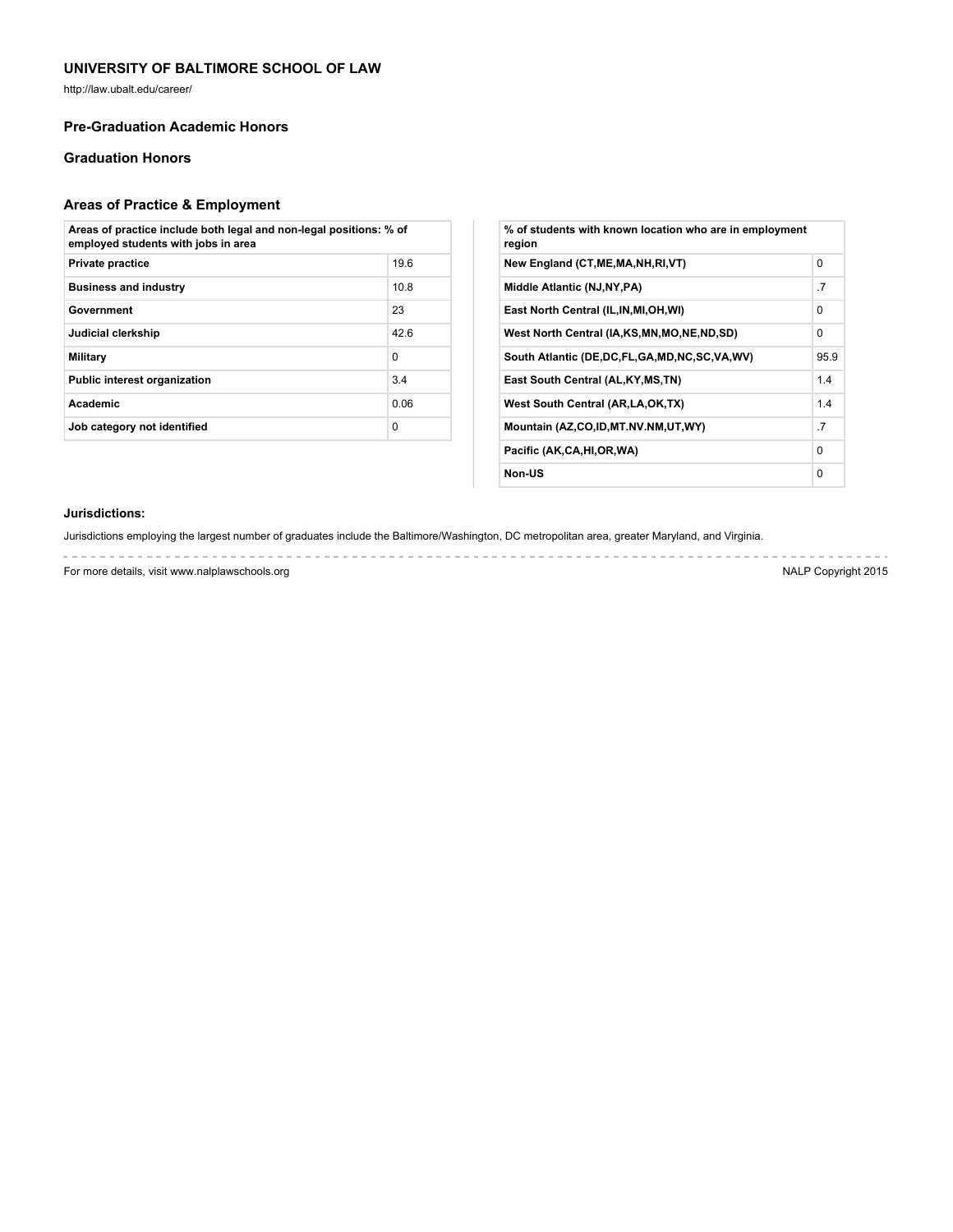http://law.ubalt.edu/career/

## **OCI / Job Posting**

#### **OCI Reservations**

| OCI requests accepted by:     |                                                 |
|-------------------------------|-------------------------------------------------|
| Phone - beginning date:       | 03/14/2022                                      |
| Email to - beginning date:    | 03/14/2022: lawcareer@ubalt.edu                 |
| Online, URL - beginning date: | 03/14/2022: https://law-ubalt.12twenty.com/hire |

Any changes in OCI procedures or policies that will be in effect for the first time during Fall 2015:

We will offer a hybrid OCI program with both virtual and in-person interviews, contingent on ongoing favorable public health conditions.

OCI Date Assignment Procedure: First come first served OCI Fee? No OCI Date Confirmation Sent to Employers: 04/30/2022

If requested, our school will coordinate with: University of Maryland Francis King Carey School of Law.

Required Employer Forms: By email or online via UB Law Connect (https://law-ubalt.12twenty.com/hire).

## **OCI Dates:**

| <b>OCI Interview Periods:</b>    | August 1, 2022 - August 5, 2022 |
|----------------------------------|---------------------------------|
| Callback Period:                 | N/A                             |
| Is video conferencing available? | Yes                             |

Comments: For information regarding virtual interviews, please contact: Alyson Todd, atodd@ubalt.edu

### **Pre-OCI Material Distribution:**

| Are employers permitted to prescreen?                                                                     |            | Ale e                    |
|-----------------------------------------------------------------------------------------------------------|------------|--------------------------|
| OCI Drop date:                                                                                            | 06/01/2022 | If no,                   |
| Date student materials sent to employer:                                                                  | 07/11/2022 |                          |
| Date interview schedule sent to employer:                                                                 | 07/25/2022 | <b>First</b>             |
| Postage/express mail fee?                                                                                 | No.        |                          |
| Comments: Employers receive resumes and interview schedules on a rolling<br>basis depending on OCI dates. |            | We a<br>first s<br>job b |
| Do you provide resume collection or direct mail option for employers not<br>participating in OCI?         | Yes        | $On-C$                   |
| Are all OCI conducted in campus buildings?                                                                | No         |                          |
|                                                                                                           |            |                          |

For more details, visit www.nalplawschools.org NALP Copyright 2015

#### **Other Interview Programs**

The University of Baltimore School of Law participated in the following programs: Public Interest Career Fair (w/ Maryland Carey Law); Washington DC/Baltimore Public Service Recruitment Fair (w/ American Univ., Catholic Univ., George Mason Univ., Howard University, Maryland Carey Law, and University of the District of Columbia); Equal Justice Works Conference & Career Fair; and the Loyola Patent Law Interview Program.

#### **Diversity Interview Programs**

The University of Baltimore School of Law has participated in the following programs: American Bar Association, Judicial Internship Opportunity Program; Black Law Students Association (BLSA) Mid Atlantic Regional Job Fair; Delaware Minority Job Fair; Dupont Minority Job Fair; National Black Prosecutor Association Convention & Job Fair; Hispanic National Bar Association Convention & Job Fair; IMPACT Career Fair for Law Students and Lawyers with Disabilities; Lavender Law Conference & Career Fair; Montgomery County (MD) Scholars Pipeline Program and Baltimore County (MD) Scholars Program; Office of the Attorney General's Thurgood Marshall Clerkship Program; Vault and Minority Corporate Counsel Association Legal Diversity Career Fair; ACC National Capital Region Corporate Scholars Program ; Move the Needle 1L Diversity Pipeline Collective; various Leadership Council on Legal Diversity (LCLD) 1L Scholars Program.

### **For Employers who do not interview students on-campus, will you:**

| send, upon request, one package containing resumes/transcripts?                                                                                                                   | Yes  |
|-----------------------------------------------------------------------------------------------------------------------------------------------------------------------------------|------|
| post a notice directing students to apply directly to employer?                                                                                                                   | Yes  |
| Job listings may be 1. Posted on UB Law Connect at<br>https://law-ubalt.12twenty.com/hire. 2. Emailed to lawcareer@ubalt.edu; or 3.<br>Communicated by telephone at 410-837-4404. |      |
| Are employers permitted to prescreen?                                                                                                                                             | Yes. |
| If no, explain:                                                                                                                                                                   |      |

### **First Year Students**

We ask employers to respect that 1Ls should be focused on their studies in the first semester of law school. That said, summer positions can be posted on our job board on a rolling basis through the fall and winter, but the Spring On-Campus Interview program takes place in February of each year.

----------------